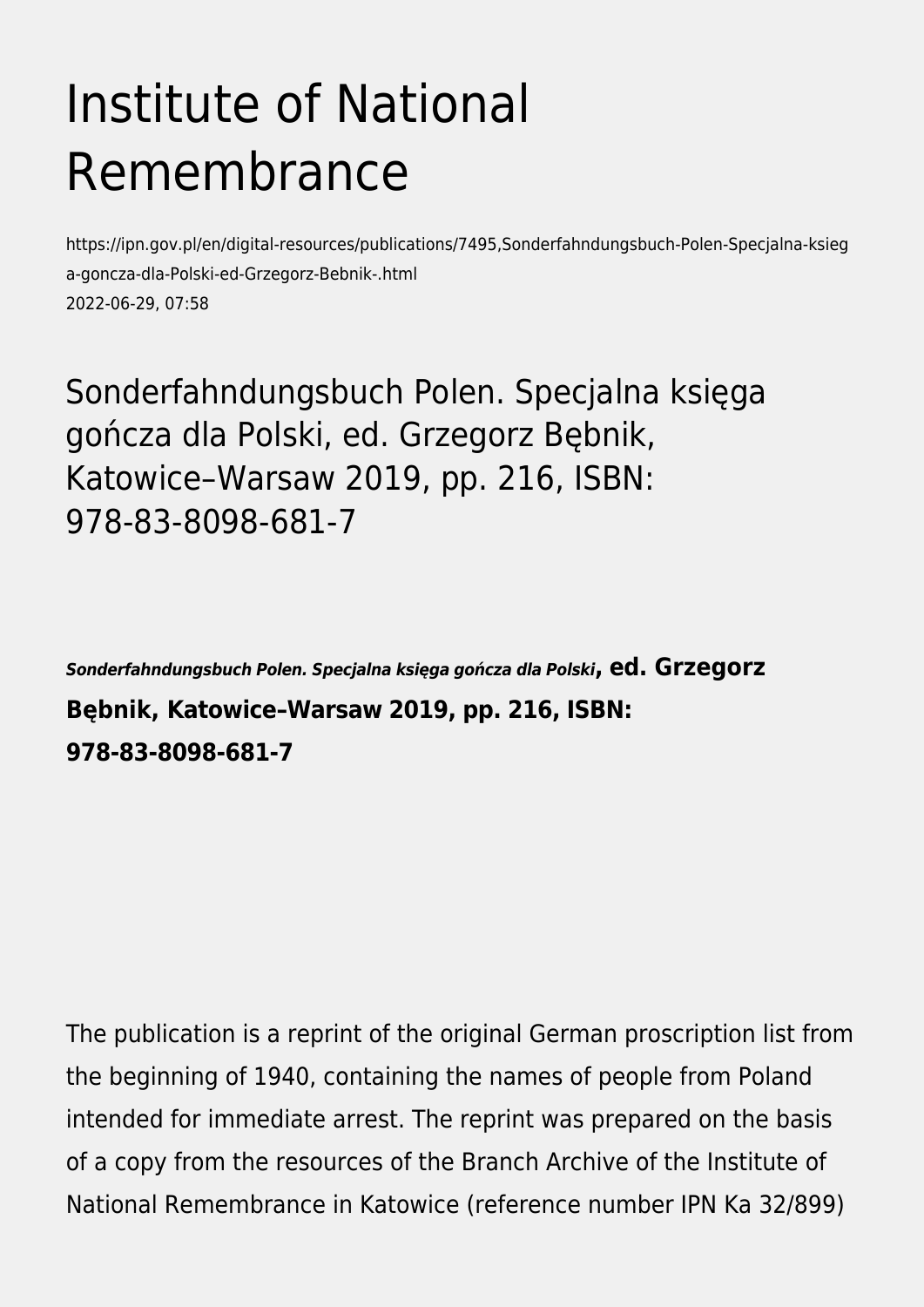with supplements from the copy from the collection of the Silesian Library in Katowice (reference number II 849588), with a critical introduction by Grzegorz Bębnik, D.Sc.

This book, which is less than two hundred pages long, contains - often incomplete - personal data of nearly 8, 800 persons, citizens of the Second Republic of Poland or of the Free City of Gdańsk, who, due to their activities (most often of a social or political nature) or a specific attitude, aroused the interest of the German police services. The surnames are arranged in alphabetical order, and each letter is left with a blank space - usually two or three pages, intended for pasting additions printed after the publication of the Book. Each surname is marked with appropriate symbols, denoting the way of treating a given person when captured by German police or military formations.

## Opcje strony

- [Print](https://ipn.gov.pl/javascript:winopen() [this page](https://ipn.gov.pl/javascript:winopen()
- [Generate PDF](https://ipn.gov.pl/en/digital-resources/publications/7495,Sonderfahndungsbuch-Polen-Specjalna-ksiega-goncza-dla-Polski-ed-Grzegorz-Bebnik-.pdf) [of this page](https://ipn.gov.pl/en/digital-resources/publications/7495,Sonderfahndungsbuch-Polen-Specjalna-ksiega-goncza-dla-Polski-ed-Grzegorz-Bebnik-.pdf)
- [Notify](https://ipn.gov.pl/en/powiadom/7495,dok.html?poz=digital-resources/publications&drukuj=window) [about this page](https://ipn.gov.pl/en/powiadom/7495,dok.html?poz=digital-resources/publications&drukuj=window)
- Share this article [Share](https://www.facebook.com/sharer/sharer.php?u=https://ipn.gov.pl/en/digital-resources/publications/7495,Sonderfahndungsbuch-Polen-Specjalna-ksiega-goncza-dla-Polski-ed-Grzegorz-Bebnik-.html) [on Facebook](https://www.facebook.com/sharer/sharer.php?u=https://ipn.gov.pl/en/digital-resources/publications/7495,Sonderfahndungsbuch-Polen-Specjalna-ksiega-goncza-dla-Polski-ed-Grzegorz-Bebnik-.html) [Share](https://twitter.com/share) [on Twitter](https://twitter.com/share)